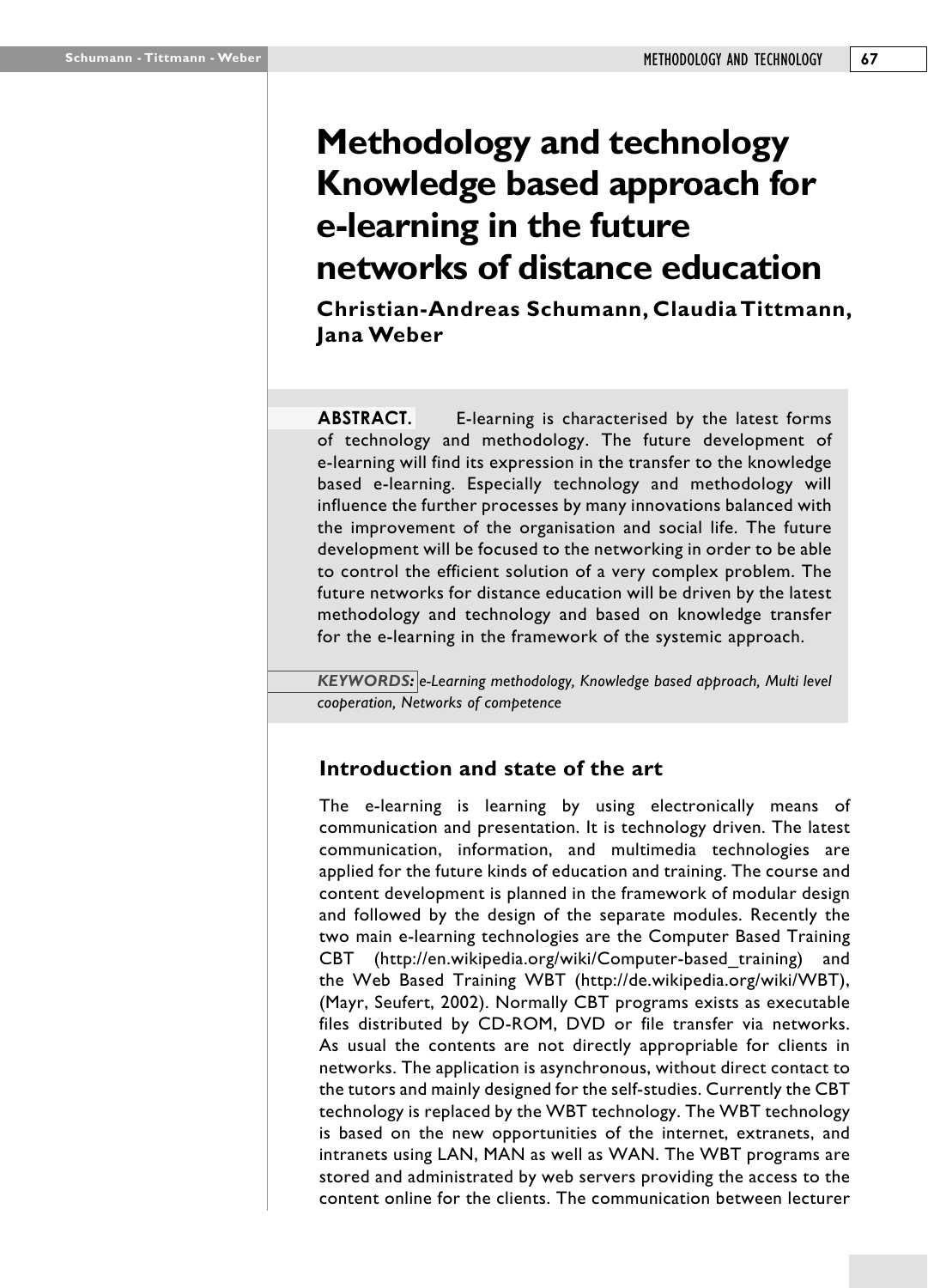or trainer and student or learner can be asynchronous as well as synchronous. The WBT development is characterised by applying the latest technologies of web design, multimedia, and communication. Before the content is implemented as CBT or WBT it has to be developed as software by using special tools. The key issue is to install a software development environment for the standard development of integrated content software packages. The solution was the development and application of authoring tools as developing tools for the content production. Integrated authoring tools contain functions for the course architecture and navigation, the design of content pages, and the multimedia application including the streaming of the multimedia means. They are used to produce online courses by integration of different media for designing WBT learning units. Authoring systems support special e-learning standards, for instance the Sharable Content Object Reference Model SCORM (http://en.wikipedia.org/wiki/SCORM) or the Dublin Core Metadata Initiative DCMI (http://dublincore.org/about/). The content will be presented in Learning Management Systems LMS. LMS are complex planning and controlling systems for the learning management. They support the event and scheduling organisation, the tutor and learner administration, the content application, the learning communication, etc. The use of LMS is state of the art. The content development gets more and more the character of a serial or mass production. Therefore it is useful to implement special Content Management Systems (CMS). CMS are applied to support the production, reusing, reengineering, searching, improving, and delivering of the content units. (Fig. 1)



Figure 1.

The e-learning as a subsystem in the context of life long learning (Schumann, Grebenstein, Tittmann, Weber, Nöske, 2004). There are Learning Content Management Systems (LCMS) as integrated systems of LMS and CMS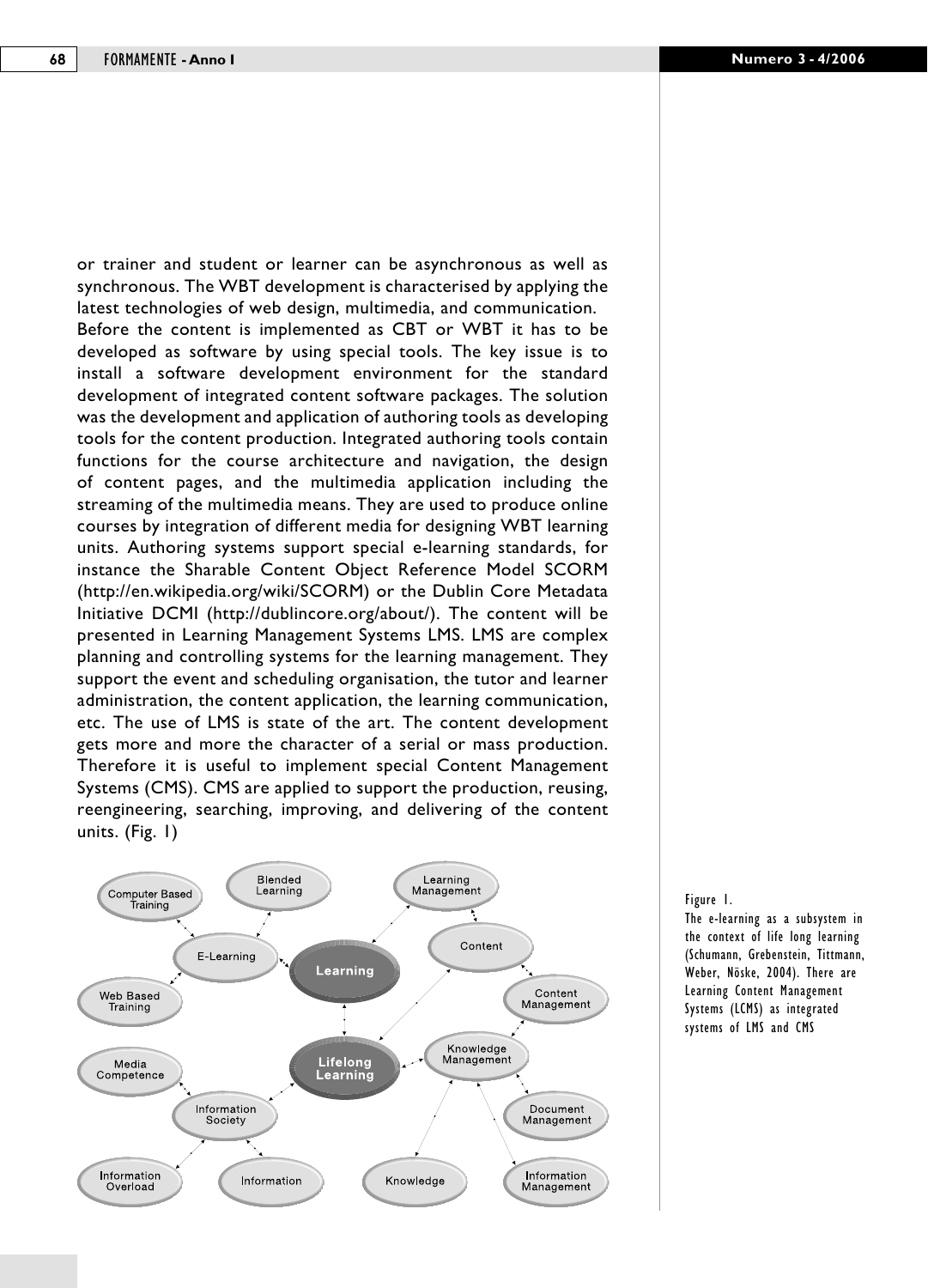## **Knowledge based approach as stimulus for the systematic e-learning**

The e-learning is a special technological and methodical subsystem of the holistic system of the knowledge acquisition and absorption of human beings in the procedures of life long learning. It is characterised by space and time independence. The system term is used to describe a set of entities which interact. The e-learning is one entity in the knowledge absorption system supporting the information and knowledge transfer. But the holistic sense of the learning activities is the knowledge development, insuring the sustainability of the learning procedures (Brettreich-Teichmann, 2003). The system approach, concerning learning and knowledge transfer, bases on the context of data, information and knowledge. Bottom up: data become information by interpretation, information forms knowledge by learning. Top down: knowledge can generate new information and information can be coded to data. The knowledge is generated as individual knowledge by using information. Then the knowledge of the individual (the implicit knowledge) is evaluated in order to distribute and apply it as the knowledge of the organisation (the explicit knowledge). The extension of the system approach induces the upward development from the information and knowledge level via skill and competence level to the level of expertise (North, 2002). The trend is characterised by the following upgrades:

- $\bullet$  information includes the semantic and the syntax as the meaning of characters and rules for creating complex language structures (for instance phrases and sentences);
- knowledge includes the information and the context as the coherence of information for the useful reflection of the reality;
- skill includes the knowledge and the application as the practical use of the knowledge in the processes changing the reality;
- competence includes the skill and the practice as the existence and the use of complex practical behaviour patterns for changing the reality;
- expertise includes competence, activity and efficiency as the opportunity to be active and efficient within the application of the complex behaviour patterns for changing the reality.

The learning and knowledge transfer procedures are essential for all levels. The superior level of application is the knowledge transfer. At first it contains the evaluation of the individual, in the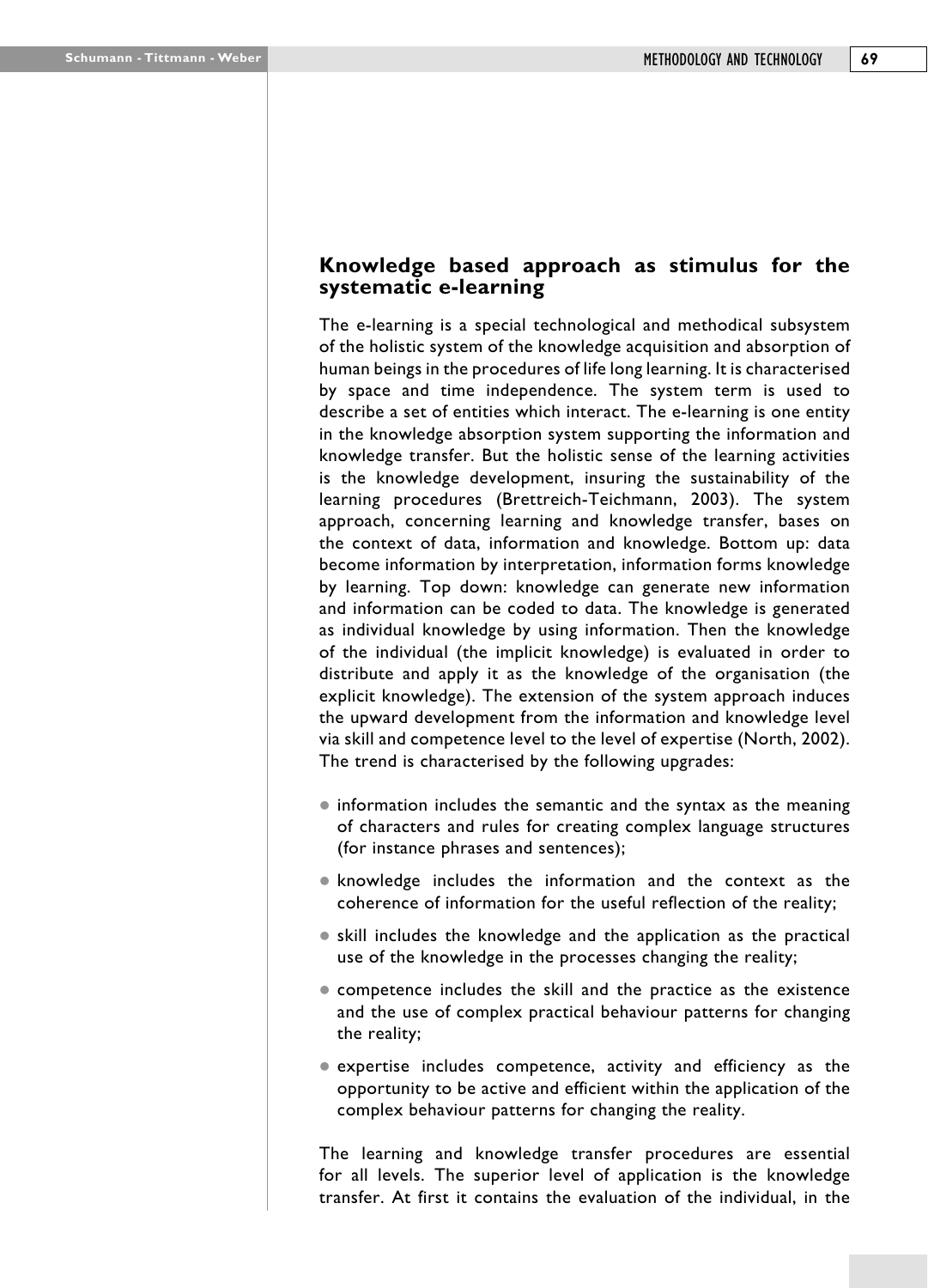learning procedures acquired knowledge. Secondly it is used to distribute the knowledge in the corresponding transfer systems of the organisation. Learning Management Systems as well as Content Management Systems or Document Management Systems are the pre-systems for the Knowledge Management Systems. The Learning Management System, as software system, is a subsystem of the Knowledge Management System. It administrates the contents of a data base as subset which are available for defined learning activities in the organisational unit. In contrast to the objectives of the Learning Management Systems the Knowledge Management System, as information system, is more complex. It administrates not only the learning contents and processes but the knowledge of the organisation as a whole. The administration involves all processes of collection, preparation, and provision of the whole knowledge of the organisation inclusive of the e-learning contents of the Learning Management System. The knowledge management is part of the general information management system, and the learning and/or content management is part of the knowledge management system of the organisation. Therefore the systems approach effects that e-learning will be embedded in the knowledge management.

#### **Different views as result of the system approach**

The system approach for the e-learning and knowledge transfer requires a very complex consideration of the issue including the modular design of the system using the method of decomposition. It contains not only the direct aspects of the technology and the methodology of e-learning but also the tangent impact of the organisation and the socialisation of e-learning at the human beings. That is why different view points can be defined interrelated among each other. The main view points and their importance are:

- the technological view accounts that the e-learning as well as knowledge transfer were and are technology driven;
- the methodical view considers that the e-learning, in the comparison with the classic learning kinds, requires special methods for education and training (Schumann, Tittmann, 2004a);
- $\bullet$  the organisational view is focused to the embedding of the e-learning in the organisational environment and the control of the e-learning technology and methodology interfaces to other aspects of technology, methodology, structuring, and processing (Schumann, Tittmann, 2005b).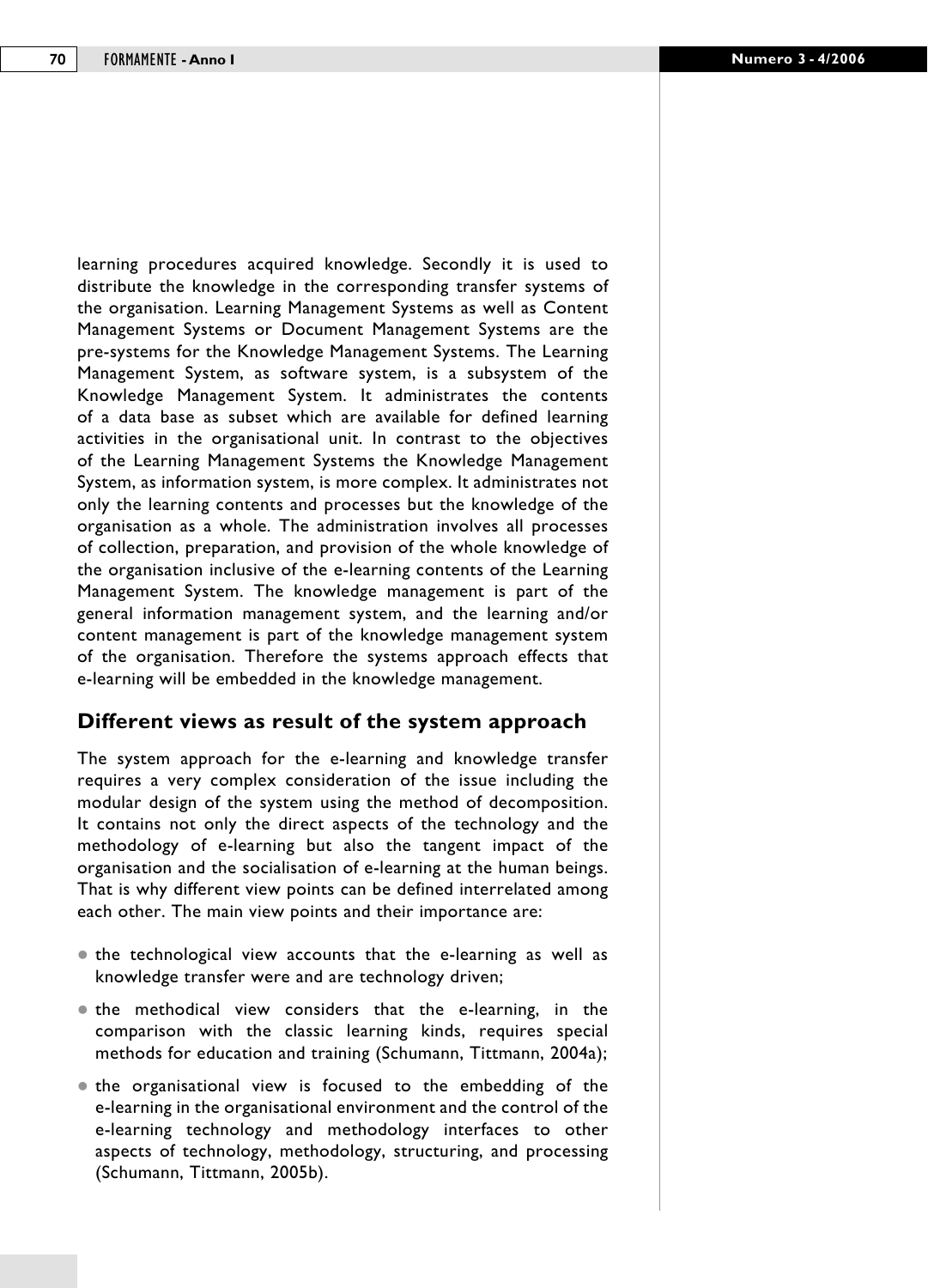The social view is characterised by socialisation of e-learning as part of the knowledge development and the life long learning of the human beings.

Regardless of the decomposition of the whole system by using different views, the system has to be performed as a complex solution in order to achieve synergy effects.

## **Technology and methodology as part of the system approach**

Technology and methodology are important parts of the knowledge based system approach for the e-learning. Technology is the entirety of the techniques for producing goods and services. It is the entirety of techniques to support knowledge based e-learning by special software products and services, too. Currently relevant technological points of interest are Learning and Content Management Systems (LCMS), content development, Web Based Training Facilities, and software tools. Commonly professional LCMS, special software tools and hardware will be provided by specialised commercial companies. The more individual part is still to develop the content and to organise the web based training facilities. In the case of e-learning related to the knowledge of the single organisation it is necessary to create the special content based on the unique knowledge in the own organisation (Schmidt, 2000).

The development of content has to be transferred into frame work of serial or mass production in order to be cost-efficient, to guarantee high quality, warranty, and sustainability. This means the framework should by unified, flexible and re-usable; the content has to be individual, modifiable, and changeable. The developing guidelines are focused on relevant, technical and methodical key aspects such as:

- $\bullet$  the change from CBT to WBT application including all relevant advance technologies of networking;
- $\bullet$  the organisation of the content development processes as content production processes by using standard software developing tools based on unified pattern and templates for individual contents (Schumann, Grebenstein, Tittmann, Weber, Nöske, 2004);
- the standardising and the unifying of the content application interfaces and administration by special software tools such as authoring systems (Schumann, Tittmann, 2005d);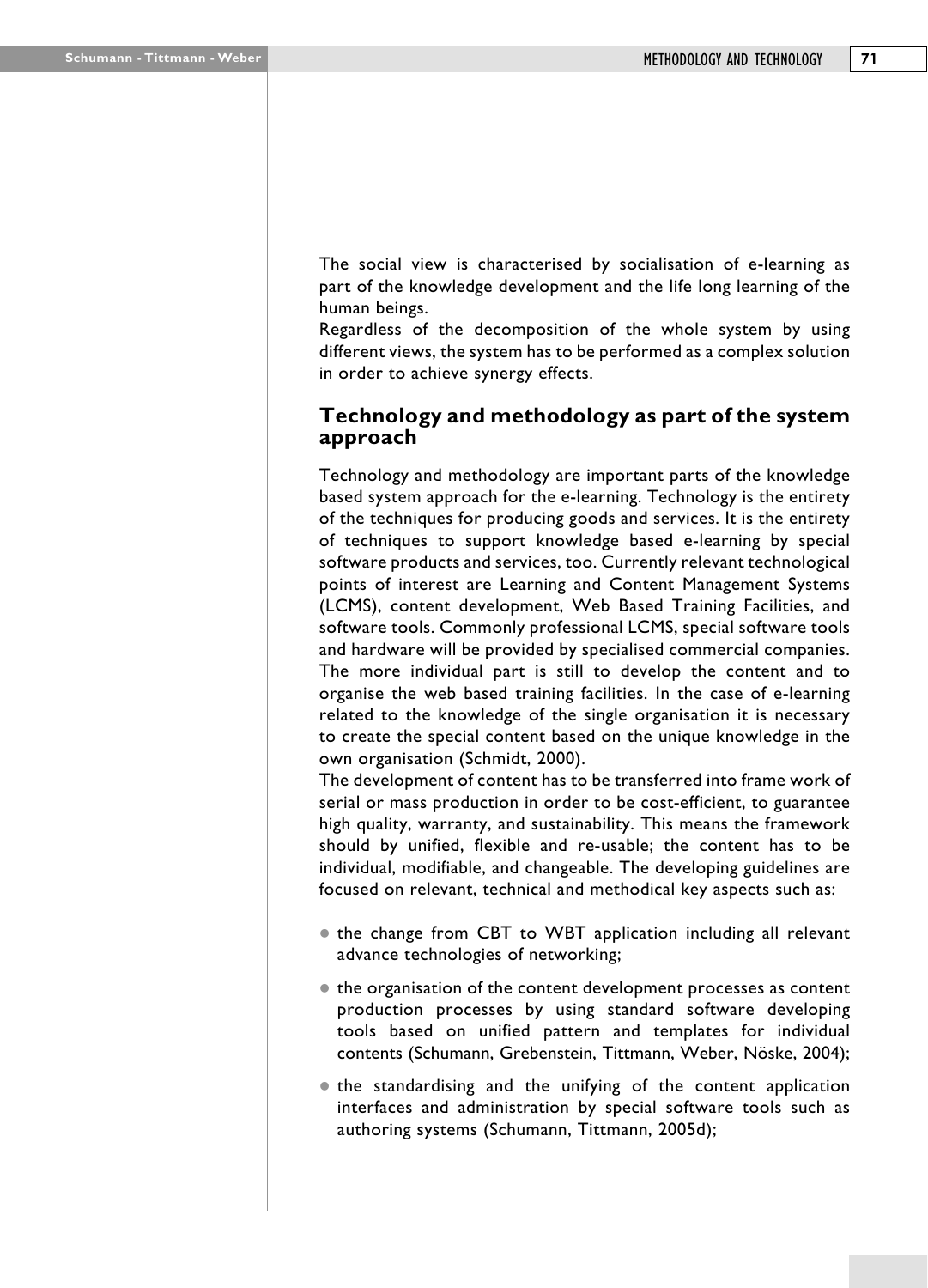- $\bullet$  the confirmation of the total quality management for the content production and application procedures (Schumann, Tittmann, 2005d);
- $\bullet$  the change from the classic kinds of education and training including classic forms of distance education to blended learning based on knowledge based e-learning;
- $\bullet$  the transformation of the monolithic content modules to granulated units embedded into an ontology described for instance by topic maps in order to achieve more efficiency by individualised granulated learning processes;
- the displacement of the classic e-learning by the knowledge based e-learning promoted by new kinds of the learning and content management as part of the knowledge management such as the special application like the knowledge brokerage (Schumann, Tittmann, 2005a; 2005c; 2004b).

The selected currently relevant key aspects have to be developed and optimised as separate application technologies and methods but always with the later integration in the whole system of knowledge based e-learning in mind.

## **Organisation, networking and procedure model as key issues for the future**

Because of the complexity of the knowledge based e-learning the partner, involved in the system of life long learning and knowledge transfer, have to enter into different kinds of collaboration such as development, application, supply, or service collaborations. The organisational view includes on the one hand the processes of planning and realisation of defined projects and on the other hand the structural or institutional implementation of an organisational concept. Learning and training have a multilateral importance in a multilevel application characterised by such aspects as social, world wide spatial, life long, individualised, inter- and transdisciplinary etc. That is why one single organisation will not be able to cope with all the different detail problems of the knowledge based e-learning in a professional manner. The solution is to create networks of collaboration. In the past the collaboration failed or was not sustainable. The issue was the different level of technology, methodology, organisation, and socialisation or of knowledge, skills, competence, and expertise. Thus the networks of competence were developed as theoretical and practical solution for the network design based on the equalised competence level of the partners.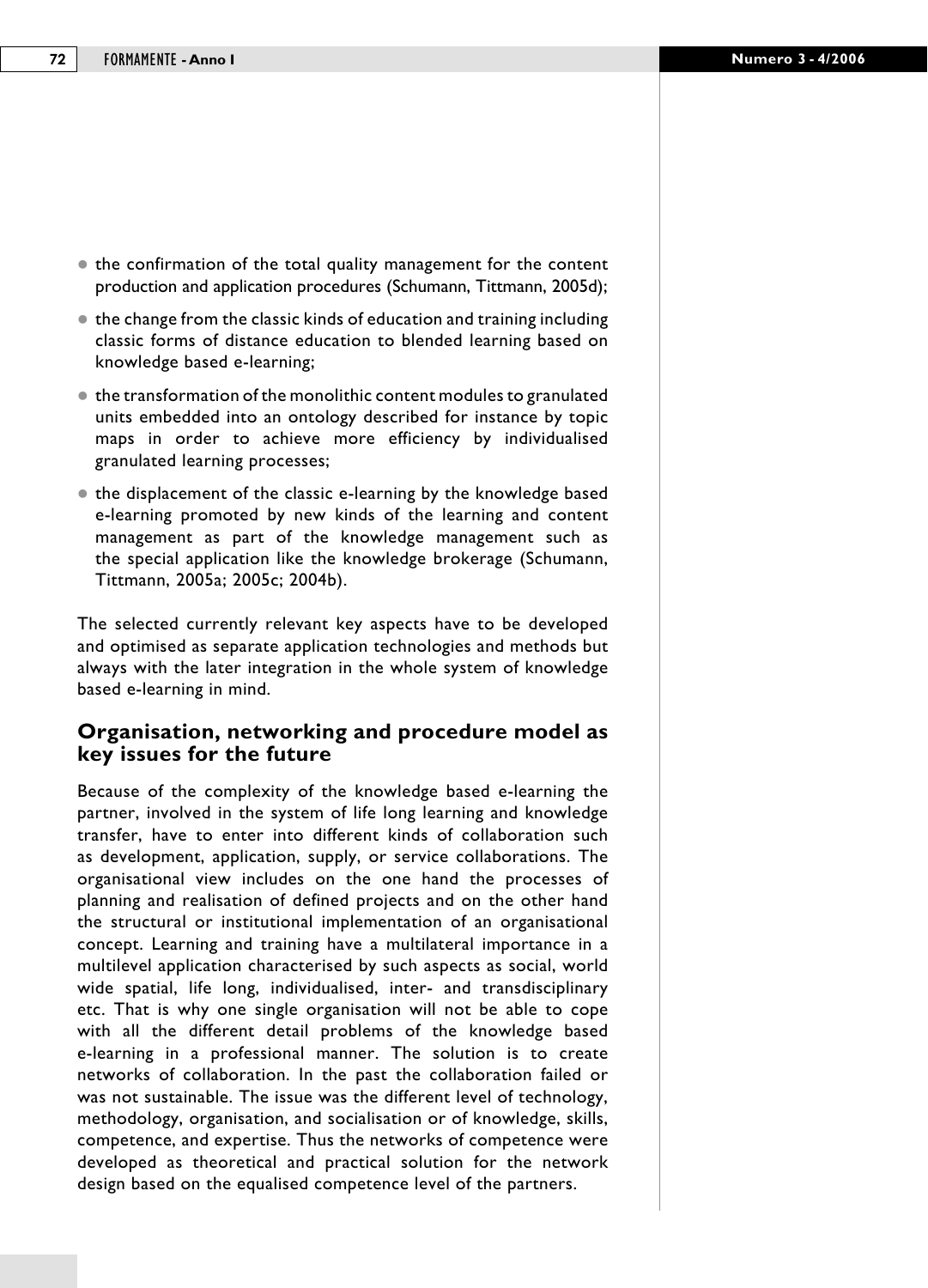The general idea is that a competence cell is an object characterised by special attributes and behaviour for delivering a special performance in a network of services. For generating the performance the cell disposes of functions, resources, and competences. The cells are different in the competence field and the combination of competences but similar with regard to the competence level. Due to the existing competences the competence cells are single or multiple function-oriented and/or process-oriented. It is possible to combine the cells of competence in function or process networks.

The network life cycle is flexible. If any cell is not in accordance with the requirements of other cells of the network or of the whole network, it will be replaced by another one easily (Müller, Riedel, 2003). But there are complications for networks with weak or short-time fixation of the network relations. Especially, the long time development and warranty of the product or service quality is difficult in this case. Therefore, the networks of competence are the solution for a special class of services. They are characterised by a high-level flexibility but limited with regard to other objectives such as quality or after sales services. The answer for solving the problem is to develop networks of excellence with higher level of collaboration. Expertise is the key aspect for the transition from the network of competence to the excellent network of expertise characterised by knowledge transfer. But the networks can be transferred into clusters of competence or expertise with stronger fixation of the network relations and competence cells with a high-level expertise, too. The cluster is the realisation of the collaboration of a group of organisations exceeding the critical quantity in order to achieve the quality of an equalised level of competence or expertise (Töpfer, Barche, Seiwert, 2005). The networks or clusters of competence will be able to offer their performance and services in the framework of e-learning and knowledge transfer markets, respectively. The dimension of the networks could be local, regional, national, international, or global. The quality and quantity of networking is a key aspect for the further development of the knowledge based e-learning. By upgrading the knowledge level in the networks the quality and quantity of collaboration is increased faster and more sustainable. The context can be described with procedure models (Fig. 2).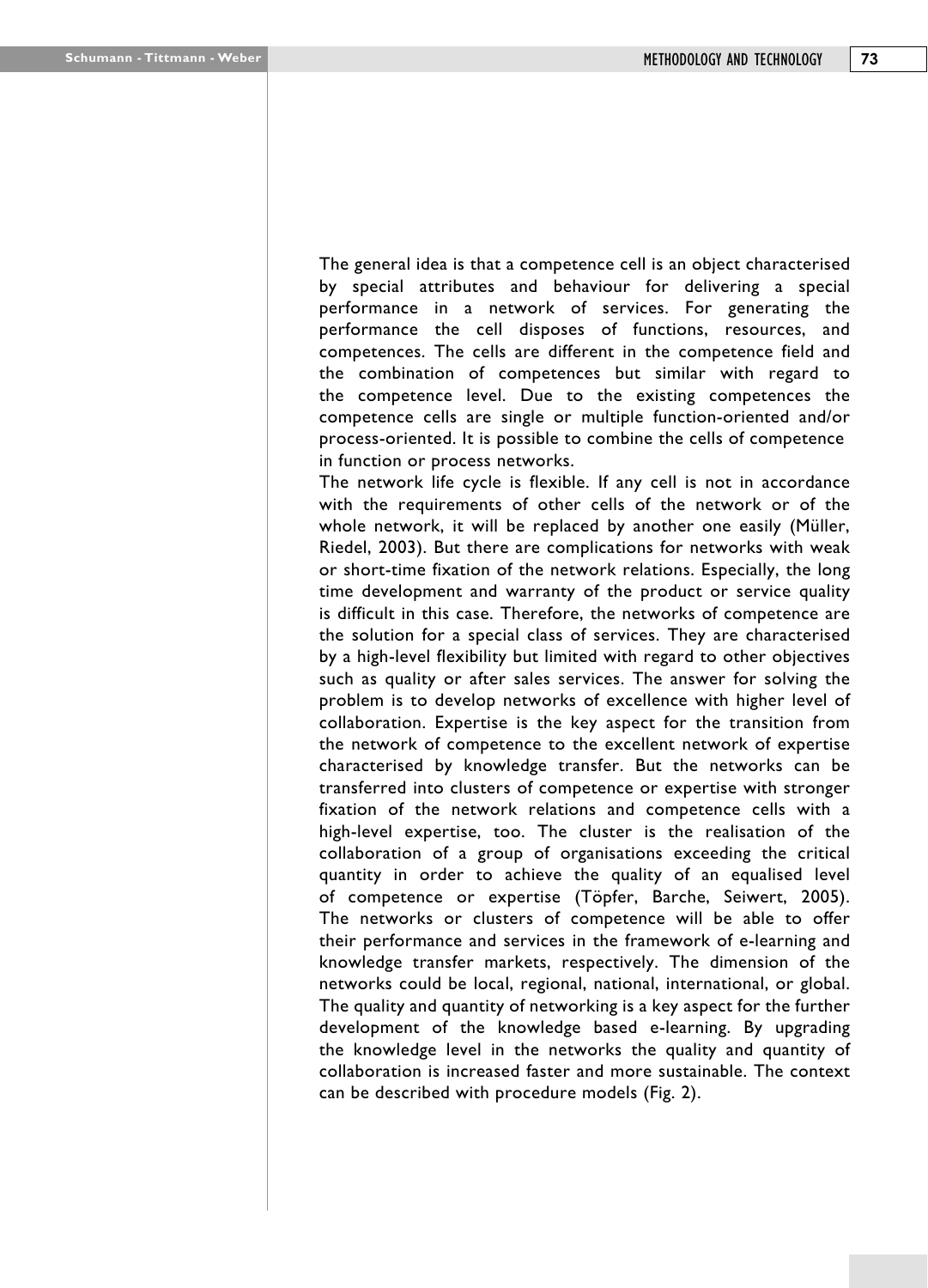

Figure 2.

Procedure model for competence upgrades in networks (Schumann, Tittmann, 2005b). The knowledge upgrade in the organisations and networks is one of the main conditions for the system approach for the knowledge based e-learning.

### **References**

Brettreich-Teichmann Werner (2003), *Wissensmanagement in verteilten Organisationen*, Deutscher Universitäts-Verlag, Wiesbaden

Flinterman J. Francisca, Teclemariam-Mesbah Rebecca, Broerse Jacqueline E. W., Bunders Joske F. G. (2001), *Transdisciplinarity: The New Challenge for Biomedical Research,* "Bulletin of Science, Technology & Society", V. 21. n. 4, pp. 253-266

Kammerl Rudolf (2000), *Computerunterstütztes* Lernen, 1. Aufl. München, Oldenbourg

Klein Thompson Julie, Grossenbacher-Mansuy Walter, Häberli Rudolf, Bill Alain, Scholz Roland W., Welti Myrtha (eds.) (2001), *Transdisciplinarity: Joint Problem-Solving among science, technology and society. An effective way of managing complexity*, Basel, Birkhauser Verlag

Marcus Robert, Watters Beverly (2002), *Collective Knowledge*, Microsoft Press, Unterschleißheim

Mayr Peter, Seufert Sabine (2002), *Fachlexikon e-le@rning* 1. Aufl. Bonn, managerSeminare

Müller Egon, Riedel Ralph (2003), *Planning, Scheduling, and Producing in non-hierarchical Competence Networks*. Proceedings of the Fifth International Workshop on Human Factors, Limerick, 2003

*All URLs checked December 2006.*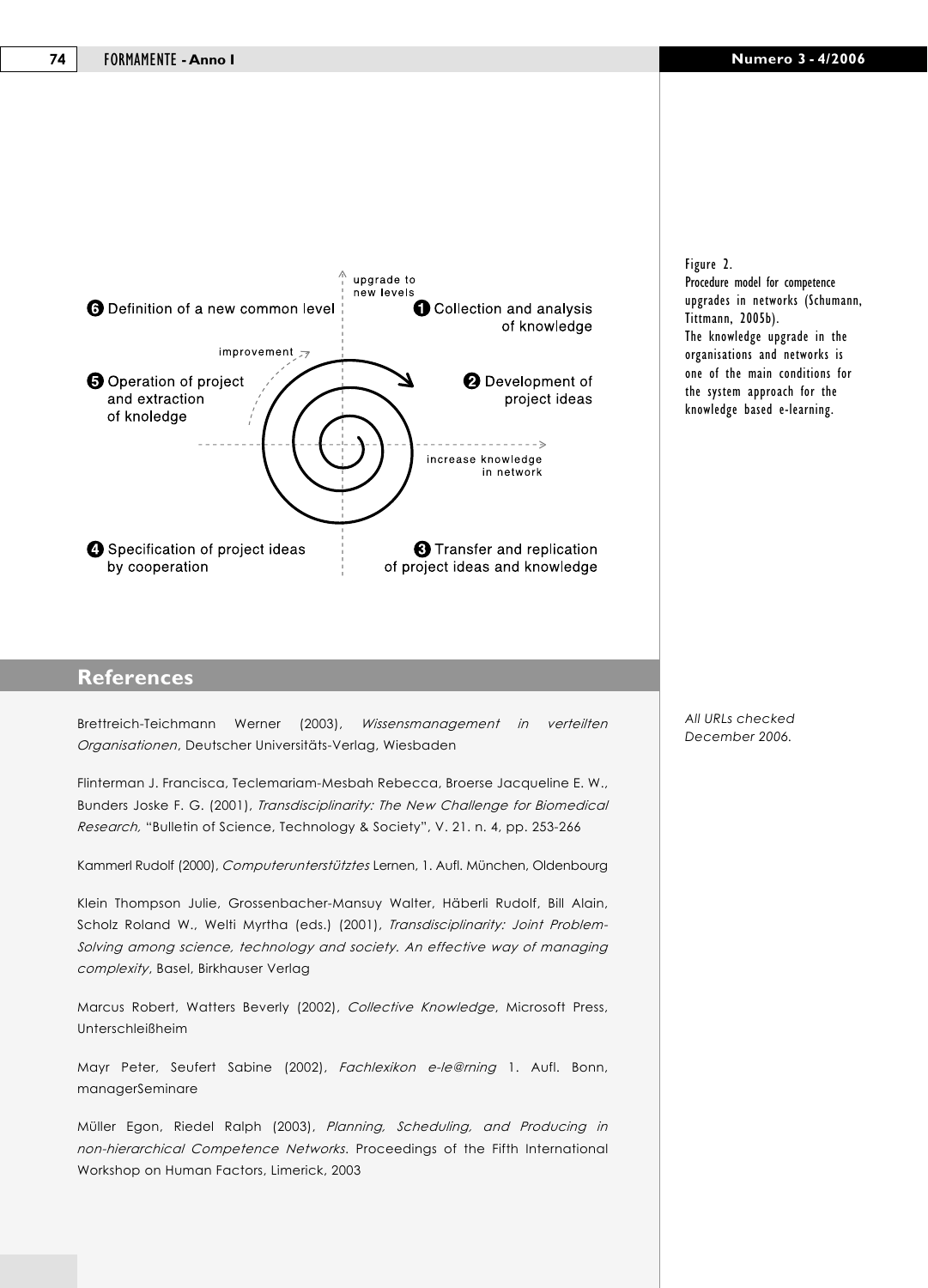North Klaus (2002), *Wissensorientierte Unternehmensführung*, Gabler Verlag, Wiesbaden

Schmidt Michael Peter (2000), *Knowledge Communities*, Addison Wesley Verlag

Schumann Christian-Andreas, Tittmann Claudia (2005a), *Competence Sharing in Competence Clustern beim IT-Outsourcing*. Proceedings TBI'05, Chemnitz, 2005

Schumann Christian-Andreas, Tittmann Claudia (2005b), *Competence Upgrades by Knowledge Transfer in Networks of Excellence*. Proceedings ECKM 2005, Limerick/Ireland, 2005

Schumann Christian-Andreas, Tittmann Claudia (2005c), *Entwicklung eines Competence Information Brokers zur Unterstützung interorganisationaler Leistungserstellung*. Proceedings Paderborner Frühjahrstagung 2005, Paderborn, 2005

Schumann Christian-Andreas, Tittmann Claudia (2005d), *Market and Business Intelligence - Content, Concept, Creation.* Proceedings IWKM 2005, Mittweida, 2005

Schumann Christian-Andreas, Tittmann Claudia (2004a), *The Impact of Networks for Knowledge Transfer to the related Networks of Competence*. Proceedings VPP, Chemnitz, 2004

Schumann Christian-Andreas, Tittmann Claudia (2004b)*, Vermittlung und Controlling der Kopplung von Kompetenzzellen zu unternehmensübergreifenden Workflows in Unternehmensnetzwerken,* in *Perspektiven der Betriebswirtschaftslehre,* M&S-Verlag, Plauen, pp. 139-155

Schumann Christian-Andreas, Grebenstein Kay, Tittmann Claudia, Weber Jana, Nöske Claudia (2004), *Media Competence and Skills for Web-Based Knowledge Transfer in Blended Learning*. Proceedings EISTA 2004, Orlando, USA

Töpfer Andreas, Barche Uta, Seiwert Tina (2005), *Auf dem Weg zu einer jugendorientierten lokalen Beschäftigungsstrategie in Südwestsachsen*. Initiative Südwestsachsen e.V., Chemnitz, 2005

Vitt Elizabeth, Luckevich Michael, Misner Stacia (2002), *Business Intelligence*, Microsoft Press Deutschland, Unterschleißheim